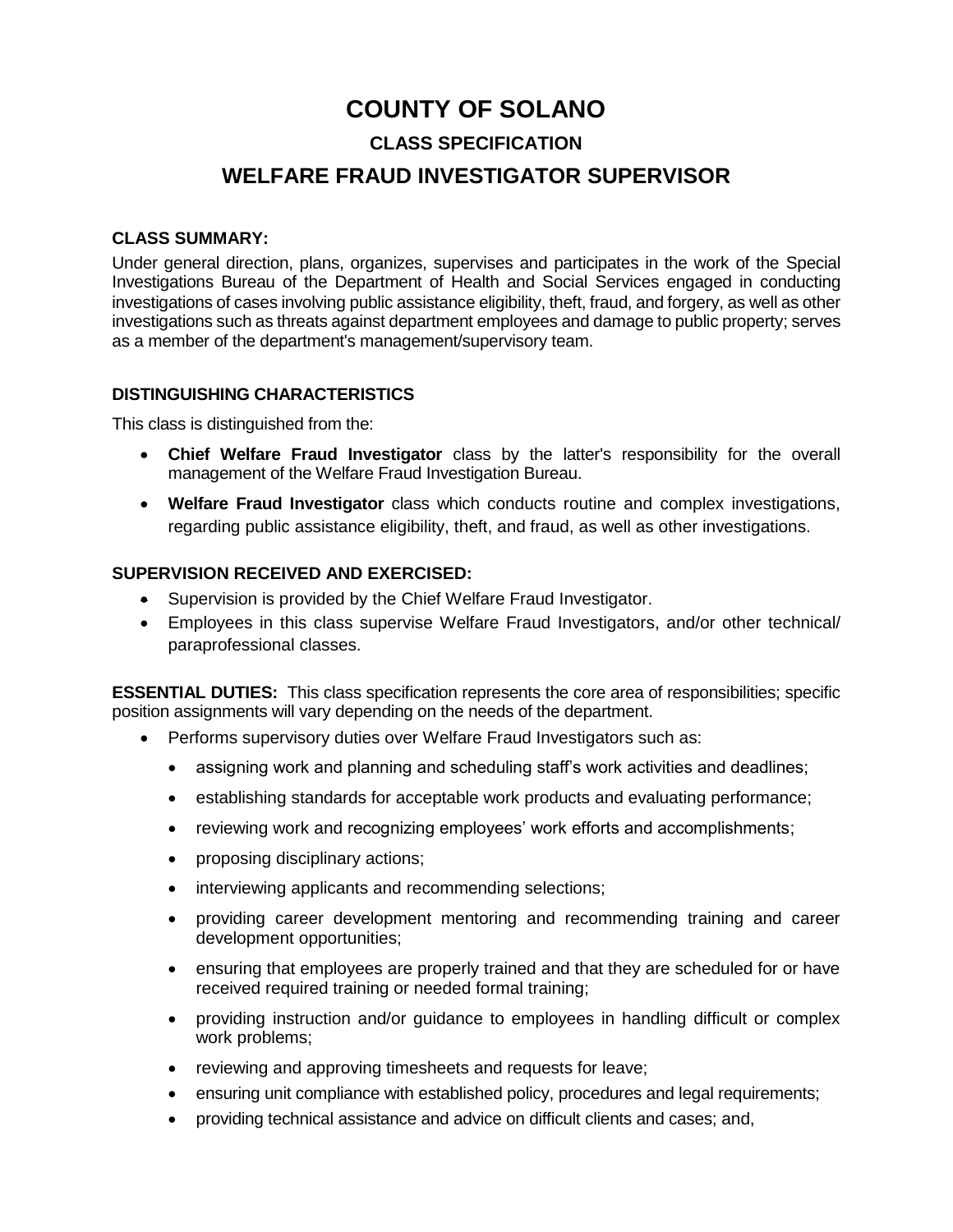- communicating, supporting and enforcing County and Department policies and procedures including those related to equal opportunity and to safety.
- Assists management in the administration of the Bureau by:
	- participating in the administration of the Bureau's budget by submitting budget recommendations, monitoring expenditures and approving routine purchases;
	- reviewing work Bureau procedures, practices and work methods to increase the effectiveness and efficiency of operations;
	- answering inquiries from the public and other agencies;
	- establishing and maintaining inter-agency rapport and cooperation;
	- monitoring the achievement of goals and objectives of the Bureau; and,
	- assisting in the evaluation of department programs and operations.
- Directs the operational activities of the Bureau by:
	- reviewing referred cases to determine priority and type of action required;
	- assigning cases;
	- reviewing case progress and concerns and recommending action;
	- reviewing and approving reports of investigation for sufficiency and documentation and adequacy of charges;
	- coordinating investigative and training efforts with local, state and federal law enforcement agencies; and,
	- advising departmental personnel in methods of fraud detection and prevention.
- Conducts felony level criminal and internal investigations when a conflict of interest exists.
- Performs other duties of a similar nature or level as assigned.

#### **EDUCATION AND EXPERIENCE:**

• **Education:** Associate's Degree or higher from an accredited college or university in Criminal Justice, Criminology, Law Enforcement, Police Science, or a closely related field; or a California Intermediate Post Certificate can substitute for education requirements.

**AND**

• **Experience:** Three years of full-time paid law enforcement experience working primarily in criminal investigations in a government agency, one (1) year of which must have been as a Welfare Fraud Investigator or equivalent in a government agency.

# **LICENSING, CERTIFICATION AND REGISTRATION REQUIREMENTS**:

- Possession of a valid and current P.O.S.T Specialized Investigator Basic Course (SIBC), valid and current California Peace Officer Standards and Training (P.O.S.T.) Basic, Intermediate or Advanced Peace Officer Certificate, or Possession of a Basic Course Waiver (BCW) is required.
- Applicants are required to possess a valid California Driver's License, Class C.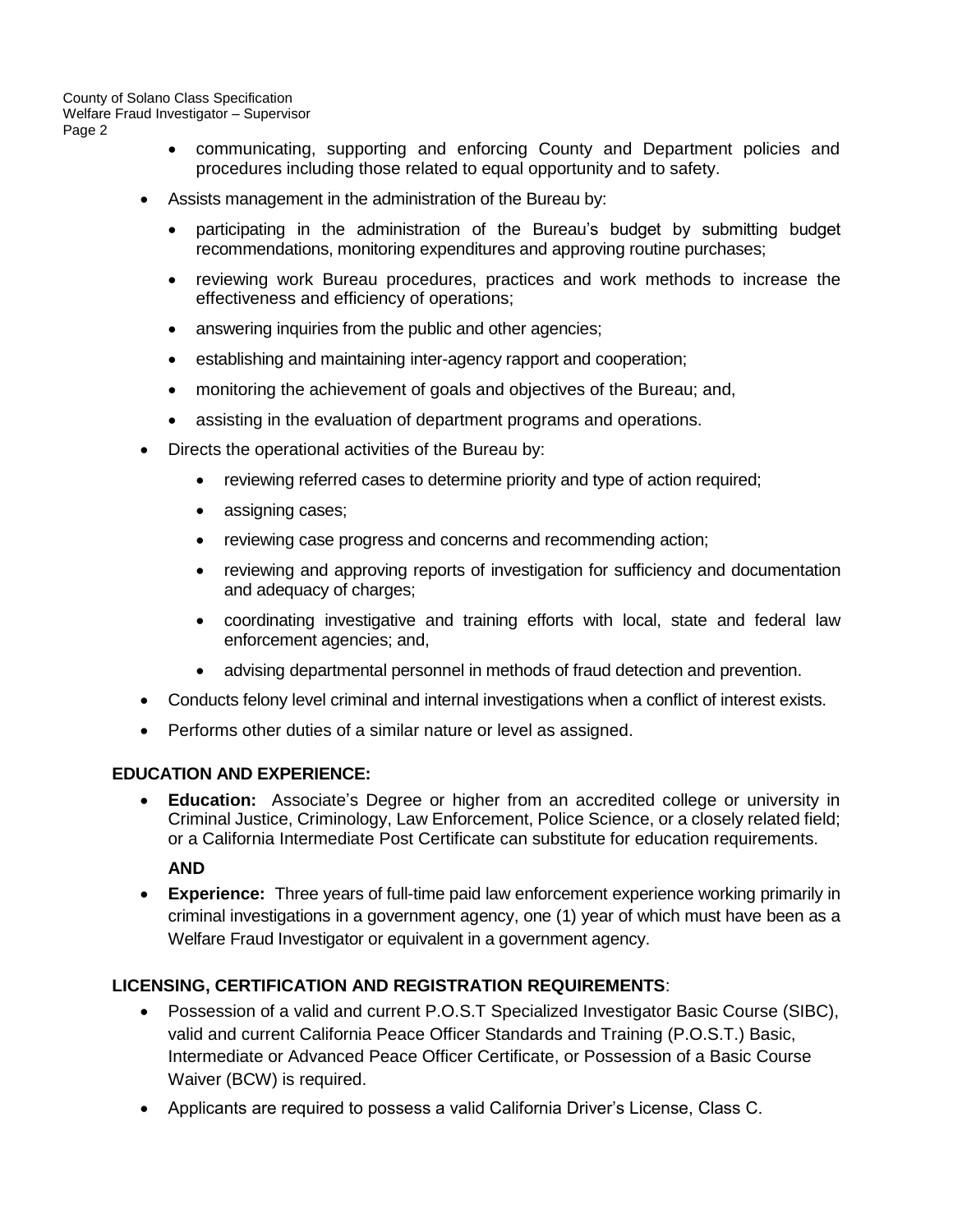> **Note**: All training must be in compliance with the POST three-year rule and all licenses, certificates and registrations must be kept current while employed in this class.

# **REQUIRED KNOWLEDGE, SKILLS AND ABILITIES:**

#### **Knowledge of:**

- Standard and accepted principles and practices of supervision, leadership, motivation, team building, organization, training, and conflict resolution.
- The principles, practices and techniques of civil and criminal investigation
- Courtroom practices and procedures.
- Law enforcement/criminal justice and other automated information systems used in criminal investigation activities.
- Laws, regulations and policies applicable to work performed such as: California Penal Code, Health and Safety Code, Welfare and Institutions Code, Evidence Code, Federal Rules of Criminal Procedures, and California Department of Social Services Manual of Policies and Procedures.
- English composition, spelling, grammar, vocabulary, and punctuation for both written and oral communications.
- Formats and appropriate terminology for written communications such as business correspondence, investigative reports, and narrative reports.
- Standard office procedures, practices, equipment, personal computers, and software.

#### **Skill and/or Ability to:**

- Plan, organize and supervise work of technical staff engaged in conducting fraud investigations.
- Analyze, interpret and maintain currency in laws, regulations and policies relating to public assistance.
- Evaluate the statements of witnesses and suspected violators.
- Review and evaluate investigative reports.
- Understand and apply provisions of laws applicable to fraud, search and seizure, evidence and arrest.
- Analyze situations accurately and take appropriate course of action.
- Project consequences of decisions.
- Deal with potentially hostile people of diverse socio-economic backgrounds.
- Research regulations, procedures and/or technical reference materials.
- Recognize and respect limit of authority and responsibility.
- Maintain confidentiality of information.
- Work effectively with others who have objectives counter to assigned role.
- Understand program objectives in relation to department goals and procedures.
- Secure cooperation and teamwork among professional and/or support staff.
- Organize and prioritize work assignments.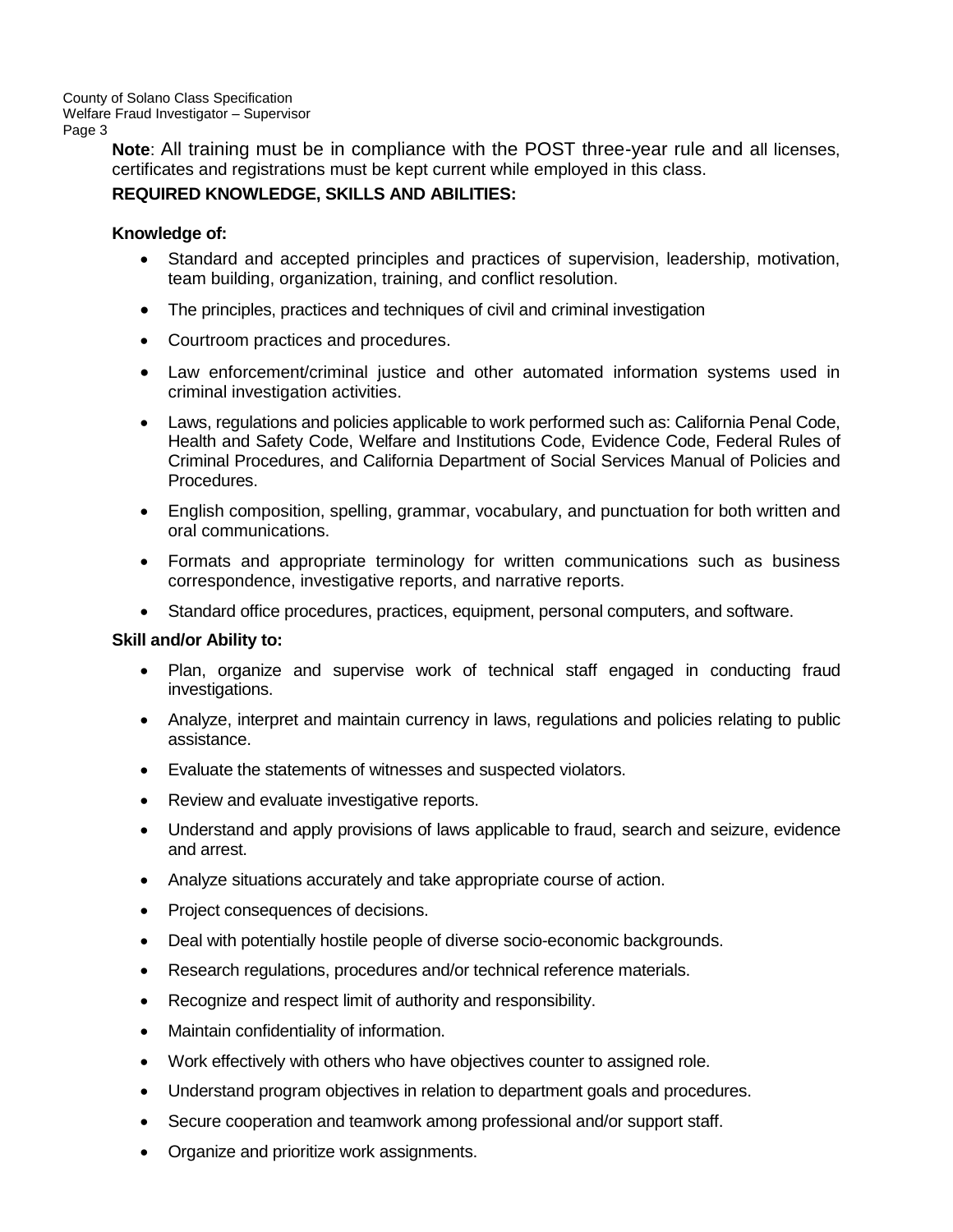> • Properly use and safeguard firearms as well as other less-lethal weapons such as batons, asps, and pepper spray.

### **PHYSICAL REQUIREMENTS:**

- Mobility and Dexterity: Positions in this class typically require stooping, kneeling, reaching, standing, walking, fingering, grasping, feeling (i.e. sense of touch), and repetitive motion.
- Lifting, Carrying, Pushing and Pulling Heavy work: Positions in this class require exerting up to 100 pounds of force occasionally, and/or up to 50 pounds of force frequently, and /or up to 20 pounds of force constantly to move objects.
- Vision: Positions in this class require the employee to have close visual acuity, with or without correction, to prepare and analyze data and figures, view a computer terminal, read, etc. Positions in this class also required employees to have depth perception in order to operate a motor vehicle. Employees in this class must have the visual acuity to make observations of surroundings and must demonstrate color vision sufficient to distinguish colors in order to describe events in an accurate manner.
- Hearing/Talking: Positions in this class require the employee to perceive the nature of sounds at normal speaking levels with or without correction, and have the ability to receive detailed information through oral communication. Positions in this class require the employee to express or exchange ideas by means of the spoken word. Detailed or important instructions must often be conveyed to others accurately, loudly, and/or quickly.

# **WORKING CONDITIONS:**

- Office Work: Employees in this class will occasionally be working in an office setting preparing reports, researching laws and regulations, examining evidence, etc. as well as in homes, office buildings, businesses, etc. interviewing witnesses, conducting surveillance, collecting evidence, etc.
- Outdoor Work: Employees in this class will often be working outdoors and thus will be subject to exposure to intense noises, fumes, odors, pollens, dust, inadequate lighting, and to unpleasant field conditions including rainy, windy, cold, or hot weather.
- Traffic Hazards: Employees in this class will be required to operate a vehicle and thus will be subject to traffic hazards while driving.
- Disruptive/Confrontational Human Contacts: Employees in this class are subject to disruptive and confrontational people.
- Working Alone: Employees in this class may be working in remote areas and/or may be working on night shifts and/or on weekends, and thus may working alone for extended periods of time.
- Working in Areas Which Restrict Movement: Employees in this class will be working in cars, small interview rooms, etc. and may need to conduct searches in attics, crawl spaces under homes, etc.

# **OTHER REQUIREMENTS:**

• Candidates for Welfare Fraud Investigator Supervisor will be required to pass an extensive background investigation physical examination and psychological evaluation in accordance